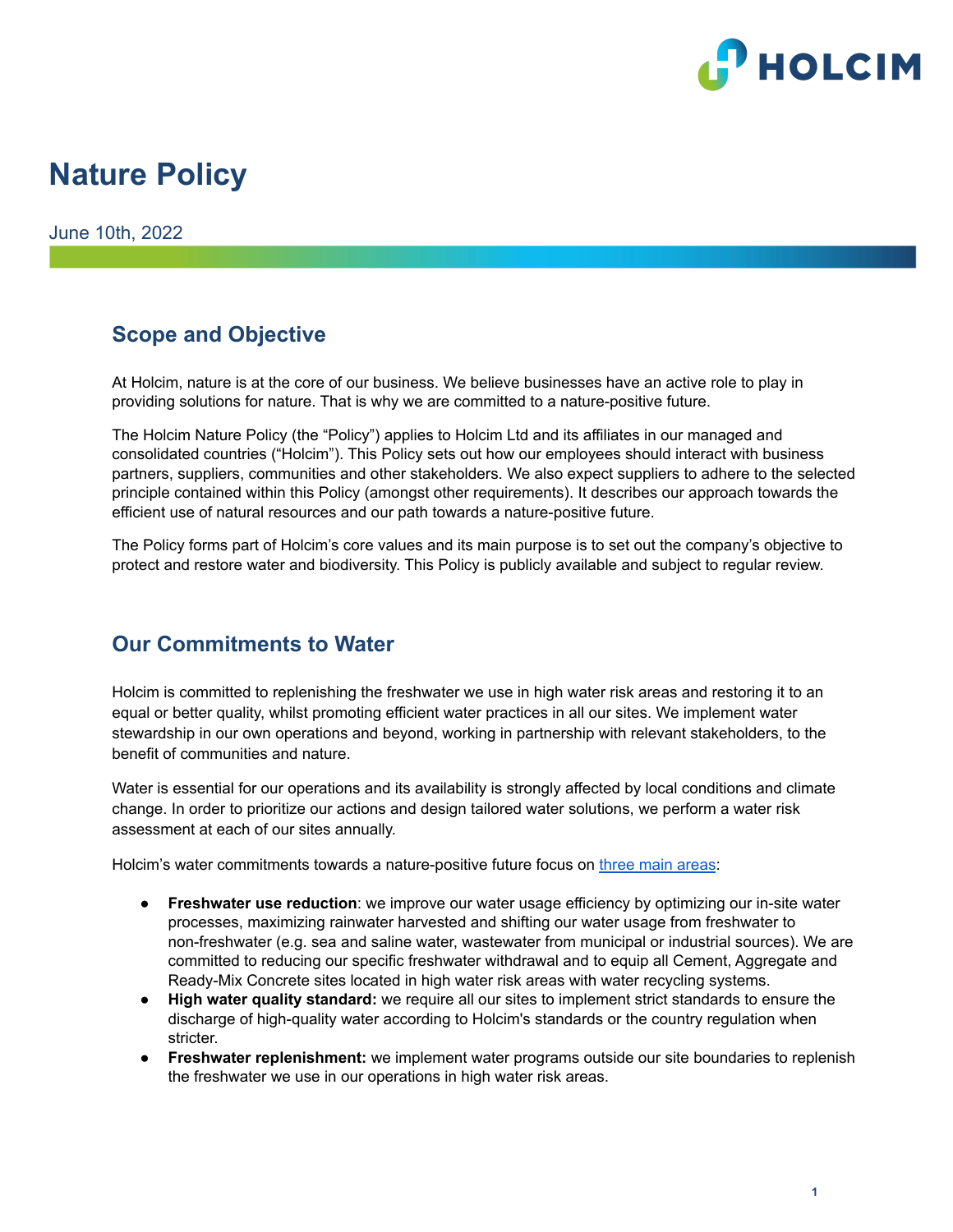# **HOLCIM WATER STEWARDSHIP ACTIONS**

# OWN **OPERATIONS**



Optimize water use and implement strict standards to ensure discharge of high-quality treated water

with sea or treated wastewater

rainwater to meet site water requirements

hygiene for all employees and contractors (WASH pledge)

wetlands, recharge of groundwater and promote reforestation to improve water flow back to basins

**BEYOND SITE** 

**BOUNDARIES**\*

and agriculture practices to help relieve water stress in watersheds

with supply of potable water and installation of sanitation facilities to improve wellbeing of people and communities (WASH pledge)

\* Projects are implemented within a local context and in consultation with relevant stakeholders, including communities and public institutions

## **Our Commitments to Biodiversity**

Holcim is committed to making a measurable positive impact on biodiversity in our active and non-active Cement and Aggregate quarries by implementing targeted biodiversity actions, deploying science based indicators, helping to reverse nature loss, protecting natural ecosystems and improving the livelihoods of neighboring communities.

Our operations are strongly linked to natural resources and our business plays a key role in tackling biodiversity loss and degradation. In order to prioritize actions and develop tailored solutions to local challenges, we assess the biodiversity importance of each of our extraction sites and we apply the mitigation hierarchy in our activities. Also, as per our Quarry and Biodiversity Directive, Holcim commits not to open new sites or explorations within protected areas declared under World Heritage, International Union for the Conservation of Nature I and III. We work in partnership with relevant stakeholders who understand local ecosystems, ensuring a positive contribution to biodiversity and communities.

Holcim recognizes the positive role nature plays in the built environment beyond our operations. We deploy nature-based solutions in cities to address societal challenges such as ecosystem degradation and biodiversity loss.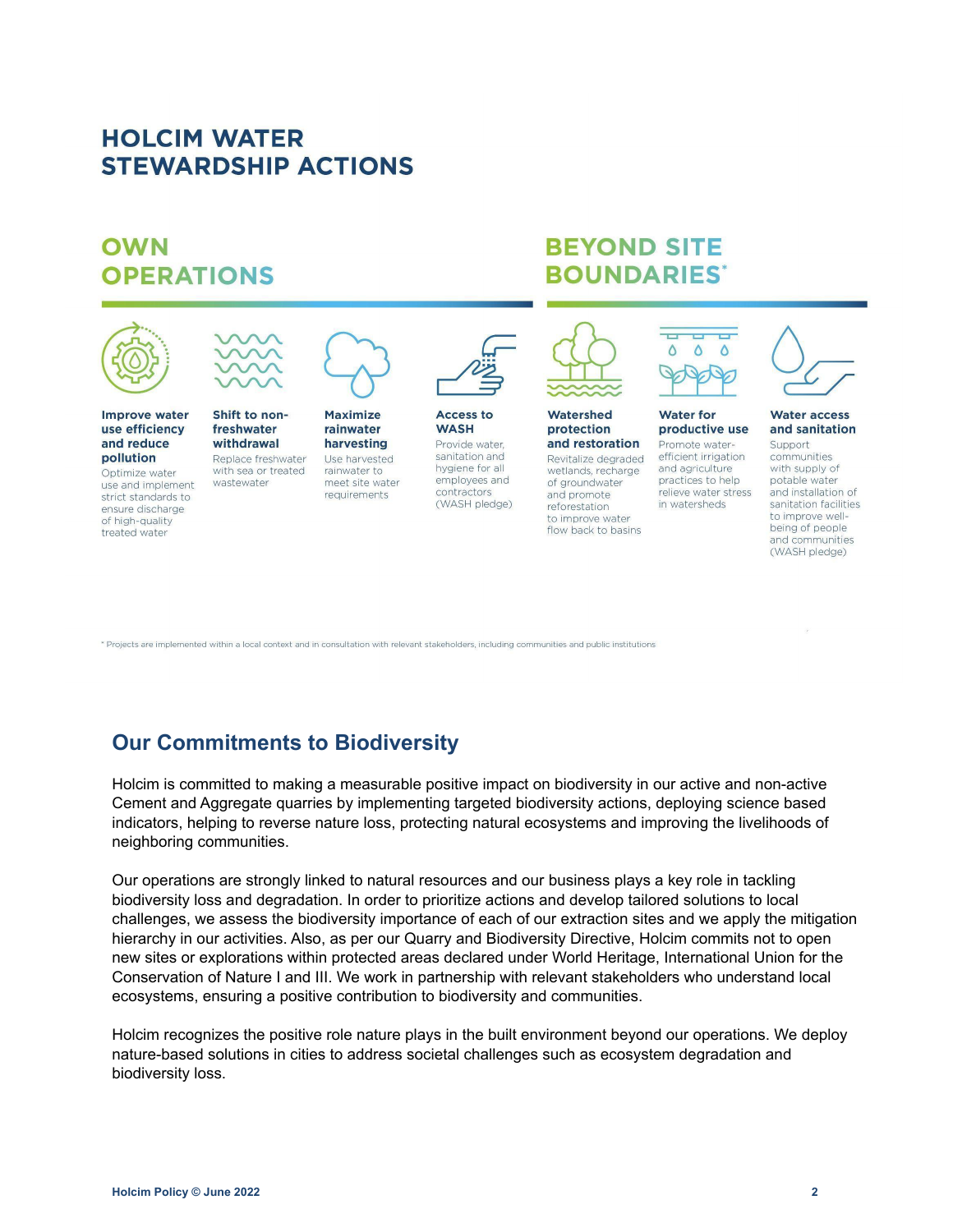Holcim's biodiversity commitments towards a nature-positive future focus on six main [areas](https://www.holcim.com/biodiversity):

- **● Progressive and transformative rehabilitation:** we commit to perform progressive rehabilitation alongside the extraction activities whenever possible. We promote and deploy transformative rehabilitation practices that aim at increasing the biodiversity value of rehabilitated areas by capitalizing on natural processes, endemic species and local adaptation. We commit to have Quarry Rehabilitation Plans in place in all of our quarries and, in the high biodiversity value ones, to have Biodiversity Management Plans.
- **● Rigorous biodiversity measurement and monitoring:** we commit to assess our biodiversity globally in all of our active and non-active Cement and Aggregate quarries and to demonstrate a positive impact by applying the Biodiversity Indicator Reporting System developed in partnership with the International Union for Conservation of Nature.
- **Increasing circularity:** we commit to build more with less, preserving our ecosystems. Circular economy is an important lever to decouple our activities from our use of virgin materials and reduce the extraction of new materials.
- **Reforestation:** we commit to invest in forest protection and reforestation projects to promote climate resilience, protect biodiversity, and restore ecosystems in our own undisturbed land.
- **Landscape approach:** we commit to participate in and lead multi-stakeholder collaboration with all relevant parties from industrial sites to our suppliers and local communities. Our quarries and sites are an integral part of wider landscapes, which play an essential role in providing ecosystem services to people, as well as being the habitat of wildlife and flora.
- **Supply chain:** we commit to work with all our suppliers identified as having a high environmental impact to demonstrate continuous improvement towards having a recognized environmental management system in place. Suppliers shall systematically manage their environmental impacts with respect, but not limited to: climate and energy, water, waste, chemicals, air pollution and biodiversity and set objectives and targets to reduce such impacts.

# **MITIGATION HIERARCHY**